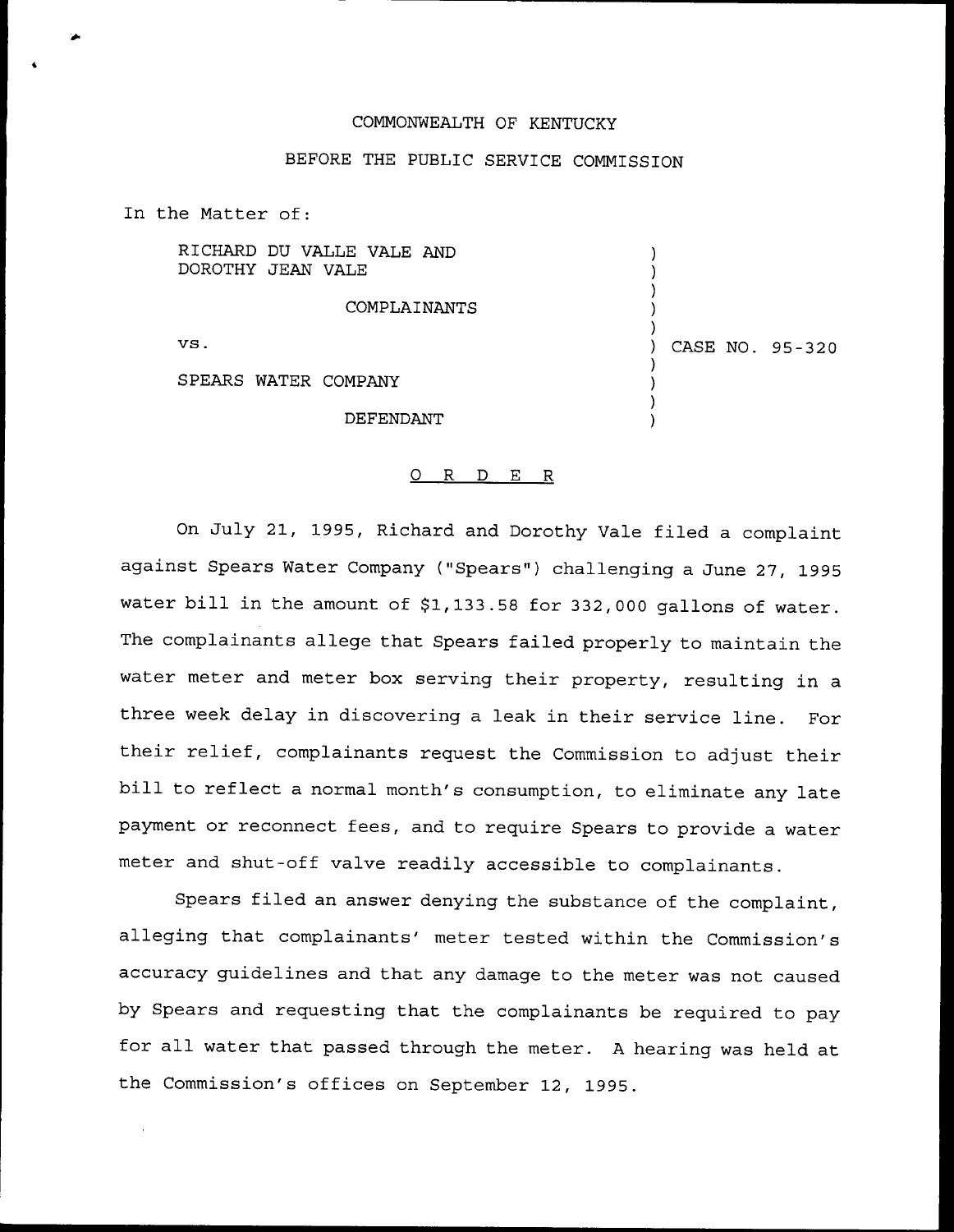Based on the evidence of record and being otherwise sufficiently advised, the Commission finds that the complainants have acknowledged that their high water consumption was due to a leak in the water line between the meter and their house. This line, commonly referred to as the service line, is owned by the customer and its maintenance is the customers' responsibility.

Commission regulation 807 KAR 5:066, Section 12(2), provides that, "The customer. . . shall keep the service line in good repair and in accordance with such reasonable requirements of the utility as may be incorporated in its rules and regulations." Further, Spears' tariff as filed with the Commission provides that, "The customer shall install, own, and maintain his service line from the meter and/or point of delivery as defined heretofore." Spears Tariff PSC Ky. No. 3, Original Sheet No. 14.

The complainants also acknowledge that the accuracy of the meter serving their property was tested and found to be within Commission standards under 807 KAR 5:066, Section 15, Accuracy Requirements of Water Meters. The meter, located on Union Mill Road in Nicholasville, Kentucky, is adjacent to a creek and approximately one quarter mile from complainants' home.

On May 18, 1995, the area experienced a major rain storm which flooded the creek and caused the meter to be submerged. The meter was still submerged on June 14, 1995 when Mr. Vale attempted to read it. Although unable to do so because of the surrounding water, he determined from its vibrations that water was passing through it at <sup>a</sup> time when all outlets in his home were closed. He

 $-2-$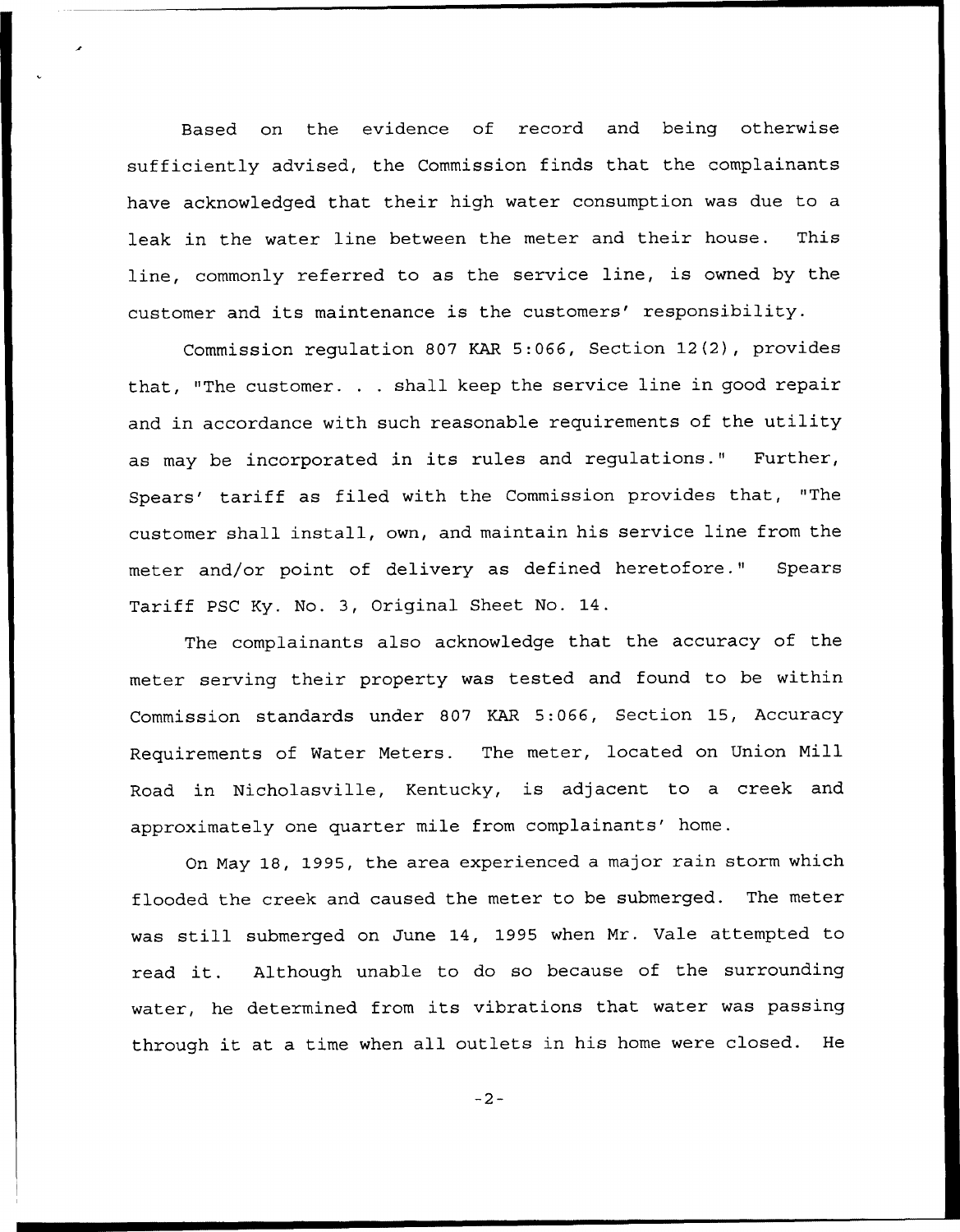then closed the shut-off valve at the water meter. Later, with the assistance of a laborer, Mr. Vale installed two valves in his service line to isolate the leak. The valves were installed in place of existing couplings at locations where the ground was damp.

Mr. Vale eventually found a plastic coupling with a hairline crack and immediately replaced the coupling. The water surrounding the meter was not coming from complainants' service line or even their property but, rather, from under the road. This indicates the presence of a spring or possibly a leak on Spears' side of the meter, although the meter is submerged only after it rains.

The complainants did not notify Spears of the existence of a leak in their service line. They did, however, on June 14, 1995 notify the Commission's Consumer Services Branch which notified Spears. The general manager of Spears visited complainants' property the next day and saw three holes exposing the service line; two containing new valves and couplings and one with just a new coupling. He also observed that the service line appeared to have been repaired just outside the meter box.

Spears testified that the complainants' meter had been read monthly during 1995 with no estimated reading. Even when the meter is submerged, it can be read by using <sup>a</sup> device known as <sup>a</sup> sight glass. There is no credible evidence that the meter was not being read monthly or that Spears failed properly to maintain the meter and meter box. Complainants' meter accurately recorded the water consumed in the May-June 1995 billing period and that consumption was extraordinary due to a leak in complainants' service line.

 $-3-$